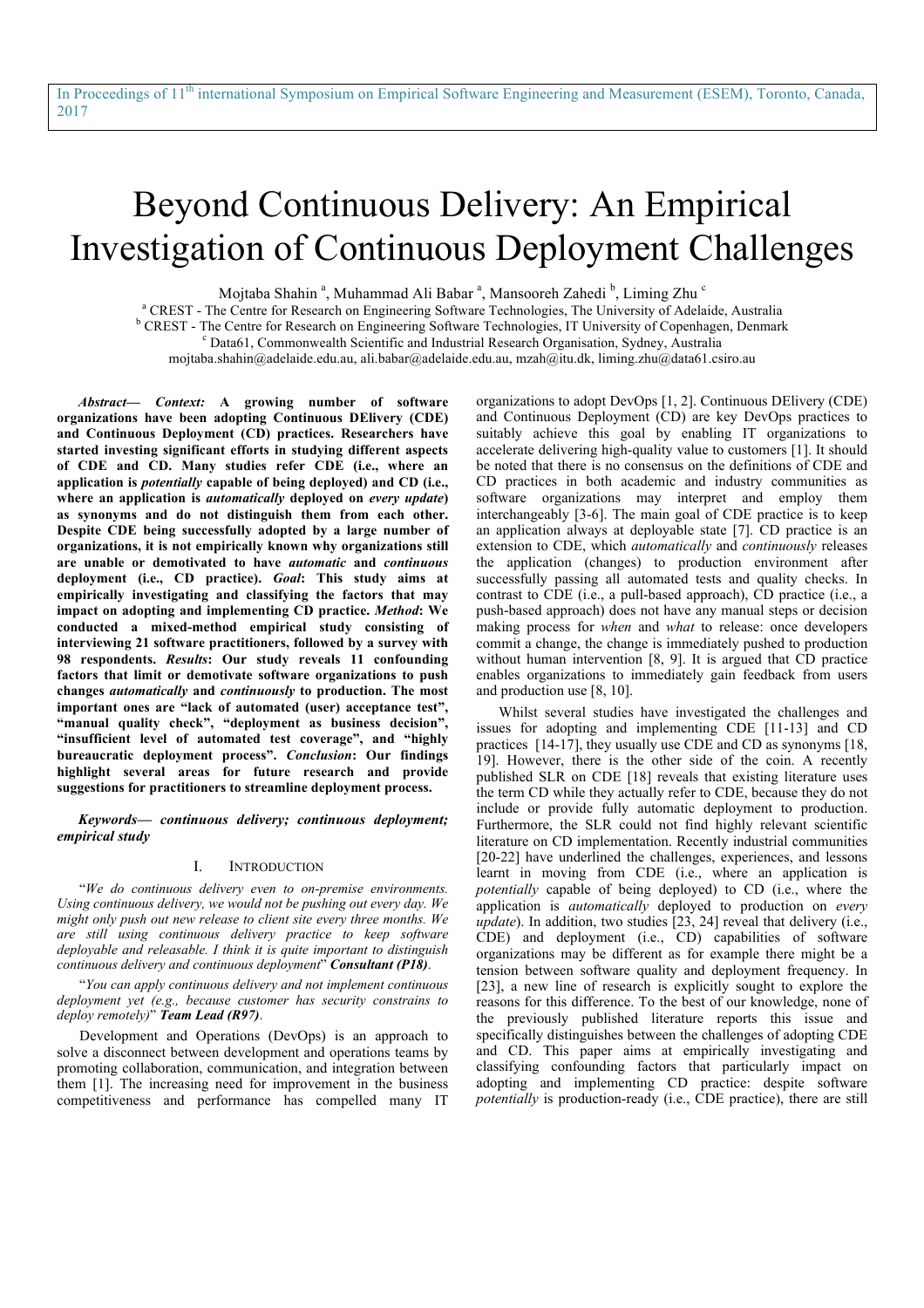factors that limit or demotivate organizations to *continuously* and *automatically* ship code changes from development into production without human intervention (i.e., CD practice). To help closing this literature gap, our paper investigates the following research question:

## *RQ: What factors do limit or demotivate software organizations to move from continuous delivery to continuous deployment?*

To answer this research question, we conducted a mixedmethod empirical study that collected data from in-depth interviews with 21 experts from 19 organizations and a survey of 98 software practitioners. Our analysis reveals 11 factors that are confounders to truly adopt CD practice, including: "lack of fully automated (user) acceptance test", "manual quality check", "deployment as business decision", "insufficient level of automated test coverage", "highly bureaucratic deployment process", "lack of efficient rollback mechanism", "dependency at application level", "demotivated customer", "customer environment", "domain constraints", and "manual interpretation of test results". Our findings have significant differences to the existing studies [11-17]: (1) our findings come from interviewing 21 experts in CDE and CD and a survey of 98 software professionals from a wide range of organizations in terms of size, domain, and the way of working rather than one practitioner's own observations [11, 12] or a single case company [13, 16] and a particular domain [14]. The study [14] focuses only on adopting DevOps in embedded systems and the studies [11, 12] only identify the challenges and issues of adopting CDE and CD based on the experience of authors. (2) This paper discusses the current state of automation support in software industry to adopt CD, which has not been reported in the previous work. (3) Our study reports the first large-scale empirical investigation of the challenges of having *automatic* and *continuous* deployment (i.e., CD).

The rest of this paper is organized as follows: Section II describes the research method. Section III reports our findings. We present potential threats of this study in Section IV. Section V reflects a discussion on findings. In Section VI, we summarize related work. Finally, the paper is concluded in Section VII.

## II. RESEARCH METHOD

Considering the exploratory nature of our research question, we chose to use a mixed-method research approach with *sequential exploratory strategy* [25]. We first collected qualitative data from 21 in-depth, semi-structured interviews and then we assessed and quantified the findings through surveying 98 software professionals [25, 26]. This section describes the research protocol that was strictly followed for this study.

## *A. Interviews*

*Protocol*: For this study, we utilized the data gathered through interviews with 21 practitioners from 19 organizations based in 9 countries. The interviews were semi-structured with almost 40 open-ended questions. As all of the interviewees were located in different parts of the world, it was not possible for us to do faceto-face interview. Hence, all interviews except two (i.e., emailbased interview) were conducted via Skype. To engage the interviewees in an in-depth discussion and thoroughly gather their perspectives, we sent the interview questions to them beforehand [27]. During the interviews, we made some adjustments to some questions based on the responses and comments of the interviewees. All of the interviews were conducted by the first author and were audio-recorded and transcribed for an in-depth analysis. The relevant parts of the interviews for this study are described as follows: first part briefed the high level objectives of the study to the interviewees. In the second part, we precisely defined CDE and CD terms for the interviewees and explained what differences exist between them. Next, questions related to participant's background were asked (e.g., *what is your role and responsibilities in the project team?*). Forth, the participants explained challenges, their personal experiences and concerns around moving from CDE to CD, and why they were still unable or demotivated to have fully *automatic* deployment to production. In the last part, questions related to deployment pipeline were asked (e.g., *is your deployment pipeline fully automated or not? why?*). We finished the interviews by asking the interviewees "*Is there any comment or issue you want us to know?*"

*Participants*: We used purposive sampling strategy [28] to recruit representatives from the organizations that adopted or were adopting CDE or CD practices or experts who were part of organizations doing consulting in these areas. We followed three steps to identify the participants: (i) we identified the potential participants through personal network, and by exploring the list of speakers and attendees of industry-driven conferences on  $\vec{D}$ evOps/CD (e.g., DevOps Enterprise Summit<sup>1</sup>). (ii) We strictly analyzed their profiles to understand whether they had the right kind of experiences and expertise to participate in our study. (iii) Then, we directly sent an invitation email to them. To maximize participation, the interviewees were promised to receive a free copy of a book on DevOps: "*DevOps: A Software Architect's Perspective*" [1]. We purposively targeted software professionals with different levels of seniority, different types of experiences and holding different roles, from diverse organizations in terms of domains and sizes. "*Snowballing technique*" has been used to expand the number of participants, in which at the end of each interview we asked the interviewee to introduce potential interviewees [29].

*Data analysis*: We employed conceptualized thematic analysis method in software engineering to analyze interview transcripts [30]. We supported the qualitative analysis process by  $NVivo<sup>2</sup>$  software (i.e., a qualitative data analysis tool). This allowed a systematic and more convenient analysis and comparison of emerging themes. Whilst first author carried out data analysis, the third author assessed all emergent themes to confirm them and identify any other potential themes. Following five steps of the conceptualized thematic analysis method, first we read the interview transcripts line-by-line to extract key points of each interview and transferred them to NVivo software. Second, based on the detailed answers to the interviews questions, we created *initial codes* for later analysis. Third, the codes identified in last step were clustered into *potential themes*. Next step involved re-evaluating the extracted themes against each other to merge presumably related themes or exclude the themes with low evidence support. At the end of this step, we generated a *higher-order model of themes*. Last step consisted of assessing trustworthiness of each core theme and assigning a name to each.

*Interviewees Characteristics*: In total, 21 practitioners (i.e., indicated by **P1** to **P21**) participated in the interviews. All participants were male. Regarding the interviewees' experiences in software development, over 65% have more than 10 years, five have 6-10 years and two have 1-5 years of experience. 7 out of 21 participants were currently in the role of architect, followed by consultants (4 out 21, %19). The rest of them were executives

 <sup>1</sup> *events.itrevolution.com*

*<sup>2</sup> http://www.qsrinternational.com/*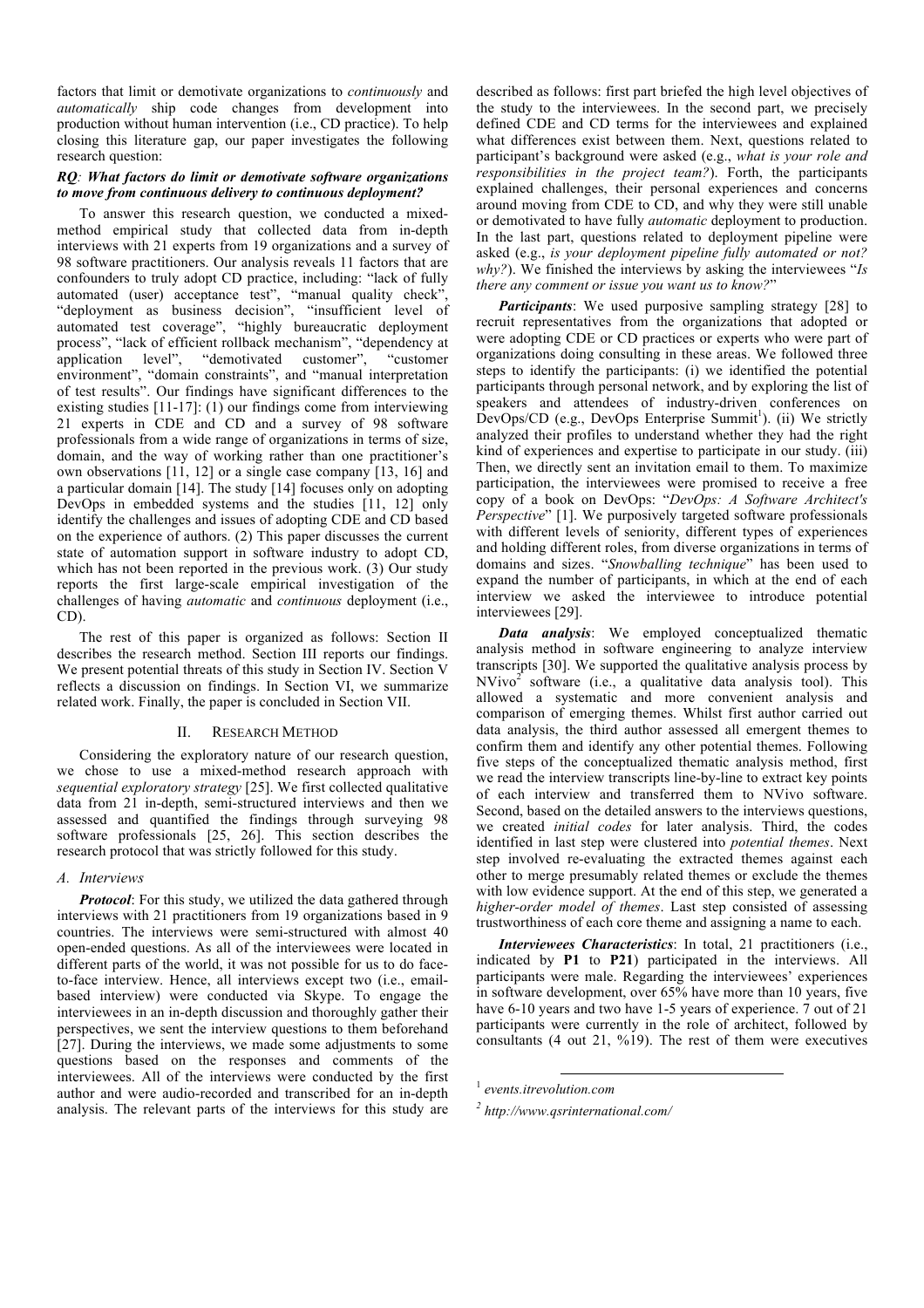(e.g., CTO, 2), team leads (2), program managers (2), developer (1), DevOps engineer (1), operations engineer (1), and software engineer (1). The interviewees' organizations were from different software domains including consulting and IT services (8), financial (2), telecommunication (2), games (2). 9 interviewees worked in large organizations (>1000 staff), 7 in medium-sized (100-1000 staff) and 5 in small ones  $($  100 staff).

#### *B. Survey*

*Protocol*: We designed an online survey including qualitative and quantitative questions following the guidelines developed by Kitchenham and Pfleeger [31]. Based on the themes emerged from the interviews, we formulated survey questions. The survey allowed us to assess, complement and generalize the interviews' findings with larger number of respondents. Similar to the interviews, the survey began with definition of research objectives and explaining eligibility criteria for participation. We precisely defined CDE and CD at beginning of the survey instrument. The relevant survey questions used for this study were composed of 4 demographic, 3 five-point Likert-scale, 2 single-choice, 2 multiple-choice and 4 open-ended questions. For multiple- and single-choice questions, "Other" field was added to unveil additional perspectives and thoughts [32]. Answering all questions was mandatory. Likert-scale questions aimed at collecting the participants' views on three types of statements: (1) how they agreed or disagreed with a statement (i.e., from *strongly agree* to *strongly disagree*); (2) how important the challenge reported in a statement was (i.e., from *very important* to *unimportant*); (3) how they scored a statement (i.e., from *1* to *5*).

*Participants*: We employed three recruitment methods for our survey. Initially, we publically advertised the survey to social media, for example DevOps/CD related groups on LinkedIn. Secondly, an invitation letter was sent to about 4000 GitHub users via email and invited them to complete the survey. In the email invitation and survey preamble, the participants were asked to forward the survey to their colleagues. Despite motivating practitioners by raffling for five DevOps books (i.e., "*DevOps: A Software Architect's Perspective*"), we were not successful in recruiting practitioners using the first two methods. About 15% of all responses came from applying the aforementioned methods. Previous research has also indicated that these methods may fail to incentivize large number of populations [33]. Hence, we decided to reach out highly relevant practitioners by applying the interviewees' recruitment process: identifying highly relevant practitioners (e.g., speakers and attendees of industry-driven conferences on CD), carefully examining their backgrounds and expertise, and sending an invitation email to them. We directly contacted 487 software practitioners through email. Our sample size was not similar to [32, 33], so it was not feasible to calculate a response rate for our survey. We eventually received 98 survey responses from the invited participants.

*Data Analysis*: The data collected from the Likert-scale and close-ended questions was analyzed using descriptive statistics [33]. We applied conceptualized thematic method (as discussed in Section II.A) to analyze the responses to open-ended questions: first author conducted qualitative analysis and then the third author assessed all the emergent themes.

*Survey Participants Characteristics*: We received responses from 98 participants (i.e. indicated by **R1** to **R98**). Majority of the survey participants were architects (40), followed by DevOps engineers (12), consultants (10), and team leads (8). The rest were developers (7), software engineers (6), executives (e.g., director, 3), operations engineers (3), etc. 75.5% of the survey participants had more than 10 years of experience in software industry,  $14.3\%$ 6-10 years, 7.1% 3-5 years, and 3.1% 1-2 years. 39 practitioners from large, 31 from medium-sized and 28 from small organizations completed the survey. Similar to the interviewees, the survey participants came from very diverse organizations in terms of domain including consulting and IT services (36), financial  $(10)$ , e-commerce  $(10)$ , and telecommunication  $(6)$ .

#### III. FINDINGS

First, we present our findings regarding differences in practicing CDE and CD in software industry. Next, as automation is a key component of CD practice, we describe the current state of automation support in software indusry in this regard. Then, we report confounding factors in moving from CDE to CD.

## *A. Practicing CDE vs. CD in Industry*

We aimed at understanding the differences in practicing CDE and CD in software industry and also assessing the maturity of CDE and CD practices in our participants' organizations. To this end [2, 15, 23], both the interviewees and the survey participants were asked two questions: (1) *on average, how often your applications are in releasable state or production-ready?* This question, to a large extent, indicates how successfully an organization adopts and implements CDE practice. To measure CD success in an organization, we asked (2) *on average, how often do you deploy your applications to production environment?* Figure 1 shows that almost 53.7% (64 out of 119 (21+98)) of the participants indicated that on average the applications in their respective or client organizations were in deployable-state *multiple times a day* or *daily*, indicating they were successful to truly implement CDE. However, CD success was lower as in total 43 out of 119 (36.1%) participants indicated that the application changes were automatically pushed *multiple times a day* or *daily* to production. This finding can have twofold implications: First, it shows that compared to the organizations studied in [15, 23], our participants' organizations were more successful in implementing CDE and CD practices. That means our findings came from reliable sources. Second, it reveals that practicing CDE and CD is quite different in software industry: despite CDE being successfully adopted by organizations, there might be factors that limit or demotivate them to have *automatic* and *continuous* deployment to production (i.e., CD practice). Section IV.C reports theses confounding factors.



**Fig. 1:** How continuous delivery and deployment are implemented – aggregated results of interviews and survey

# *B. Current State of Automation Support in Continuous Deployment Pipeline*

Continuous Deployment Pipeline (CDP) (aka. continuous delivery pipeline) plays a significant role in helping organizations to achieve *continuous* and *automatic* deployment [34]. This means that the success of practicing CD in an organization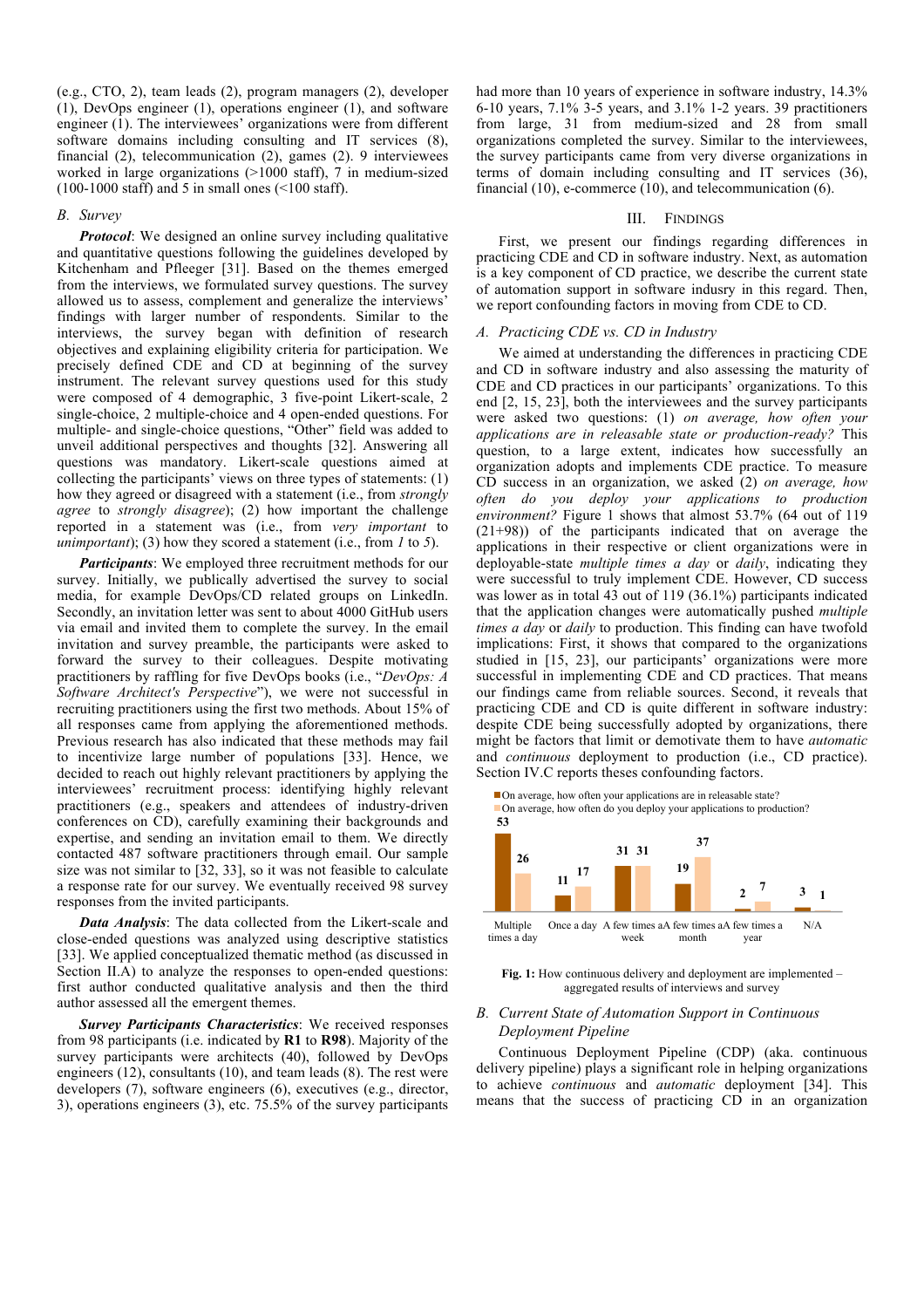heavily relies on degree of automation support in CDP [35]. A fully automated CDP enables organizations to automatically build, test, configure and deploy new features to production. Therefore, we were interested in understanding how automation is supported in CDPs in software industry. The survey respondents were asked to score their CDPs in terms of automation on a 1-5 scale (i.e., from *1-completely manual* to *2-completely automated*). The data from Figure 2 shows that over 70% (69 out 98) of the survey respondents scored their CDPs *4* or *3*, which can be considered as semi-automated CDPs. Surprisingly, only 19 out of 98 the respondents indicated that they had fully automated CDP to transfer the changes form repository to production.



**Fig. 2**: **Statement 1**: How would you grade your continuous deployment pipeline in terms of automation?

Through a five-point Likert-scale question, we asked the survey participants to indicate how strongly they agree or disagree with this statement (S2): "*we have the right tools to set up fully automated continuous deployment pipeline*". From the Figure 3, we find that whilst 25.5% of the respondents *strongly* agreed, 43.4% agreed that there are right tools for this purpose. Other respondents were divided: 18.3% were neutral, 2% strongly disagreed and 10.2% disagreed with the statement S2.



**Fig**. **3**: **Statement 2**: We have the right tools to set up fully automated CDP.

Furthermore, we intended to explore what stages of a CDP may more or less support automation. Typically, a CDP is composed of explicit stages (e.g., build) to push code from source code repository to production [1, 35]. It should be noted that there is no standard or single pipeline as organizations may design and implement their own CDPs with different stages and diverse tools [35]. Through a multiple-choice question, we asked the survey participants which of the following stages constitutes their CDPs: "version control", "build", "continuous integration", "artifact repository management", "unit/integration testing", "acceptance testing", "production deployment", "configuration and provisioning", "log management and monitoring", and "containerization". We also included "Other" field to collect any other stages in a CDP. As Figure 4 shows, "version control", "build", "unit/integration testing", "continuous integration" and "production deployment" were the most common stages of CDPs in software industry. However, "containerization" was the least commonly mentioned stage in CDPs as only 37 survey participants stated that their CDPs include "containerization" stage. It should be noted that not all stages are compulsory in a CDP as only 19 survey participants indicated that the CDP in their respective organizations include all of the abovementioned stages. Figure 4 demonstrates that only 5 survey participants indicated the "Other" field. One respondent pointed out that each application has its own CDP; therefore, there is high variability from application to application. Two others referred to "configuration and provisioning" stage in different ways (e.g., "*Cloud Management and Self-Service*" *R80* and "*Automated* 

*Provisioning of Environments*" *R90*). Through two open-ended questions, we asked the survey respondents which of the abovementioned stage(s) have the most and the least automation support respectively. The responses for these questions indicate that "acceptance testing", "production deployment", and "configuration and provisioning" were the stages that had the least automation support respectively. In contrast, "build", "continuous integration" and "unit/integration testing" stages got the most automation support. Our analysis has revealed that the organizations with fully automated CDPs were much more successful to achieve *frequent* and *automatic* deployment than those with semi-automated CDPs. The responses to these two open-ended questions were fed into our analysis process, where applicable, to explore why some CDP's stages had less automation support and how lack of fully automated CDP limited some participants' organizations to truly adopt CD (See Section  $III.C$ ).



**Fig. 4**: Stages of Continuous Deployment Pipeline

## *C. Moving from CDE to CD*

This section reports the confounding factors in moving from CDE to CD, which are extracted from the interviews and the survey open-ended questions. We also assess and quantify these factors by indicating the number and percentage of the survey respondents who experienced these factors (See Table I).

**TABLE I**. Summary of confounding factors in moving from CDE to CD

| <b>Confounding Factors</b>                               | #  | $\frac{6}{9}$ |
|----------------------------------------------------------|----|---------------|
| F1. Lack of fully automated user acceptance test         | 43 | 43.9          |
| <b>F2.</b> Manual quality check                          | 42 | 42.9          |
| <b>F3</b> . Deployment as business decision              | 41 | 41.8          |
| <b>F4.</b> Insufficient level of automated test coverage | 34 | 34.7          |
| <b>F5.</b> Highly bureaucratic deployment process        | 31 | 31.6          |
| <b>F6</b> Lack of efficient rollback mechanism           | 24 | 24.5          |
| F7. Dependency at application level                      | 23 | 23.5          |
| <b>F8</b> . Demotivated customer                         | 19 | 19.4          |
| F9. Customer environment                                 | 16 | 16.3          |
| <b>F10.</b> Domain constraints                           | 15 | 15.3          |
| F11. Manual interpretation of test results               | 11 | 11.2          |

## *1) Lack of fully (user) automated acceptance test*

We found that one of the major changes that usually would happen during transition to CD is to identify reworks and eliminate their root causes effectively. An often-heard reason for reworks in software development process was manual testing. Several interviewees stated that an extensive effort and time in transition to both CDE and CD practices have been spent on automating existing manual tests (e.g., "*From a technical*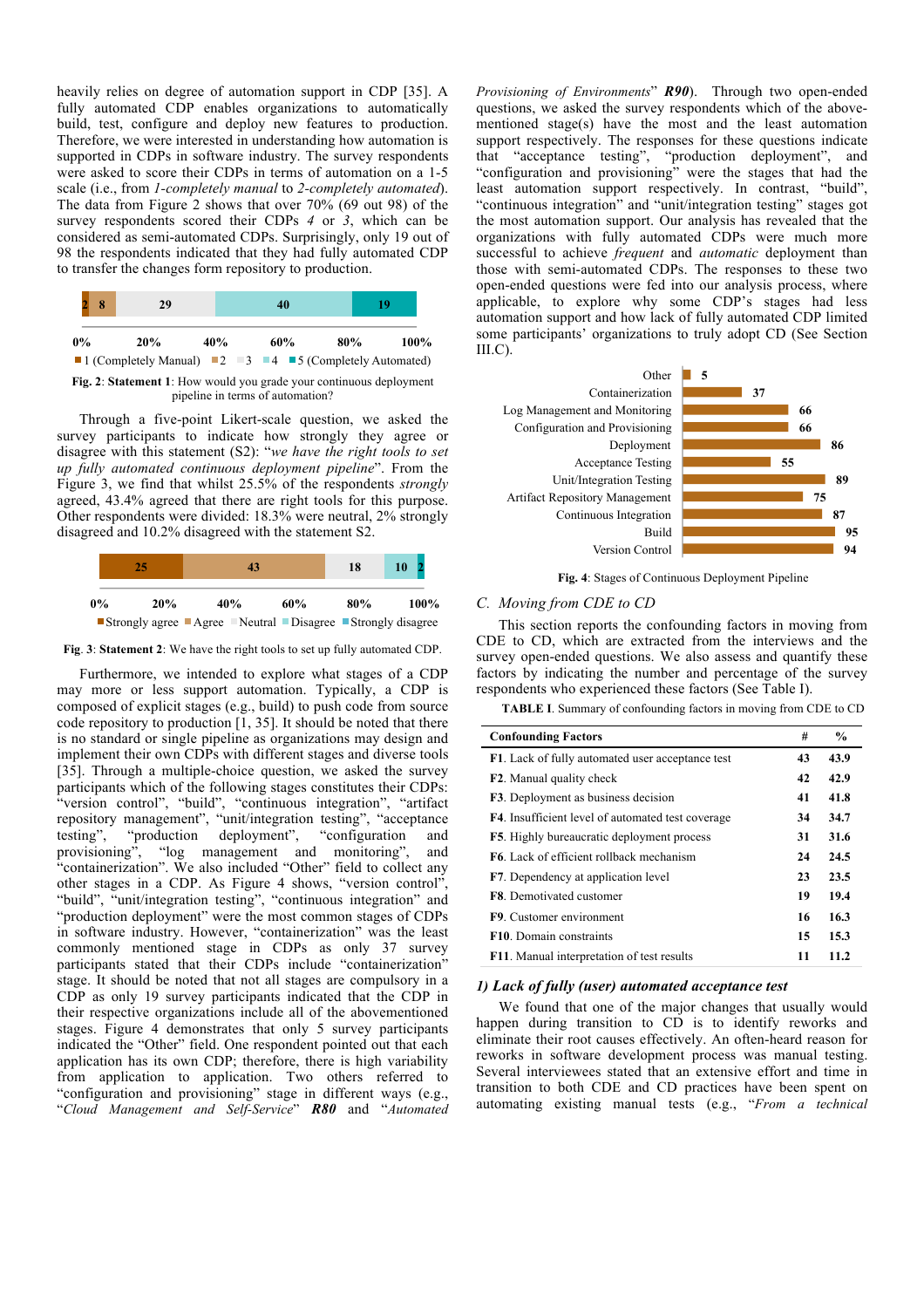*perspective let's say since you have to reduce time and move fast, you have to care about testing. The problem is that you can't automate everything because it sounds time consuming*" *P13*). We were interested in gathering viewpoints of the practitioners in this regard in a quantifiable scale. Hence, we asked the survey participants (n=93) to rank how important was the challenge of "*lack of fully test automation*" in CD adoption, so because of which they faced serious challenges in *automatic* and *continuous* deployment. Figure 5 indicates that 78.7% of the survey's respondents rated the severity of this challenge as *very important* or *important*.



**Fig. 5**: **Statement 3**: How important is "*lack of fully test automation*" in adopting CD and put you in trouble to have automatic deployment

The interviewees disclosed that they considerably succeeded in automating units and integration tests, but automating the tests occurring at the end of development process such as acceptance test and performance test remained the main challenge and it took heavy workloads and time of their own organizations. As **P9** commented:

## *"They [organization] really often have challenges to get [tests automated] done, for acceptance tests most of time it is not easy to fully automate*" *P9*.

Our survey's results were aligned with our interviews' findings as "lack of fully user acceptance test automation" has presented the most confounding factor (43 out of 98, 43.9%) for CD success. The survey participants shared the following reasons why (user) acceptance tests were or could not be fully automated.

## *a) Too much effort with low gain*

Surprisingly, many survey participants mentioned concerns about the potential benefits of automating acceptance test at large scale compared to its associated complexities and costs (e.g., "*I'm guessing it [automating user acceptance test] is seen as high effort for low gain*" *R61*). That is why in some organizations there is not enough demand for this purpose. Furthermore, some believed that acceptance testing should involve human intervention (e.g., for assessment of results) as it would bring more values and increase confidence in code quality. As explained by **R14** "*Acceptance testing [is manual] due to high frequent UI changes that is more efficient for manual testing to validate user experience against requirements*". In this regard, the survey's participants also indicated that they experienced significant burden to learning and changing mindset of customers to support fully automated acceptance testing. As stated by **R40** "*Member acceptance test [is manual]; we cannot dictate customer workflow*".

## *b) Tools limitations*

A few of the survey participants reported that current tools and technologies are immature to fully automate acceptance tests (e.g., "*Acceptance testing [is manual], because we have lacked the tools and technology to suitably automate this*" *R2* or "*The tools we use [for automating acceptance tests] are too crude*" *R91*).

## *c) Lack of automation skills*

Lack of automation skills was another reason for having manual acceptance testing. **R2** explained the reason to adopt manual acceptance test as "*The staff involved in acceptance test*  *phase are often domain experts with little or no automation knowledge or development skills*".

## *2) Manual Quality Check*

The analysis of the qualitative data also indicates that although automation is critical in CD practice, manual tasks are sometimes unavoidable. For example, the organization that P15 helped to adopt DevOps was always able to deploy working versions to lower environments (e.g., staging environment) in an hour, yet the step for getting that version from low level environment into production involved additional verification and approval. That is why it was not truly CD, but it was more CDE. The most common manual task mentioned by the interviewees was code review. The interviewees' organizations performed several manual code reviews before deploying software to production. This is partially because some organizations may not have highly skilled developers for truly practicing CD. As explained by **P10:**

"*That is second code check because first the code reviews done within team and there is final check by release manager who is one of the most knowledgeable developers in the organization*" *P10*.

Ideally, Quality Assurance (QA) tasks should be automated and integrated into CDP [36]. Several interviews' participants expressed that using automated testing could have enabled them to effectively deal with QA team and their tasks as they are not a severe bottleneck for practicing CD anymore. However, for some of them it does not mean removing all manual QA tasks from CDP. One of the interviewees reported on the reason that changes are not immediately pushed to production in the following words:

"*We fully deploy automatically on the test systems. But currently there is still a second button, required to deploy it out to the customer side. It is just because of sort of caution around, basically it would not be hard for us to automate but there is just too much concern around quality level and having another round of sign off. That is probably our biggest trouble like I said before how to get the initial quality to a level that they can be deployed simply with developer independently*" *P7.*

Many interviewees' organizations still need to perform many manual quality checks before each release. Team members still need to release software (changes) to QA team to get certified. The QA team basically needs to manually check and confirm the level of software quality in order to being deployed to production.

According to Table I, the second most mentioned pain by the survey participants (i.e., 42.8%) for *frequent* and *automatic* deployment was conducting manual check and confirming the changes before each release. Some of the survey participants also revealed that their organizations are not willing to automate all QA tasks in CDP (e.g., due to lack of trust in existing tools) and believe that manual quality checking brings much more values to them. As one survey participant stated "*Deployments to production need a human trigger. We feel [it is] safer to look closely to the metrics during the deployment process*" *R89.*

#### *3) Deployment as Business Decision*

Some of the interviewees indicated that in their organizations the development teams were not able to immediately deploy every change to production environment, despite passing all the tests and quality checks. This is mainly because deploying to production was considered as a business decision, which had to be made by management or financial sectors. In other words, development team members have little control over production deployment. Furthermore, different organizations may adopt different policies and timeslots for release, which can bring the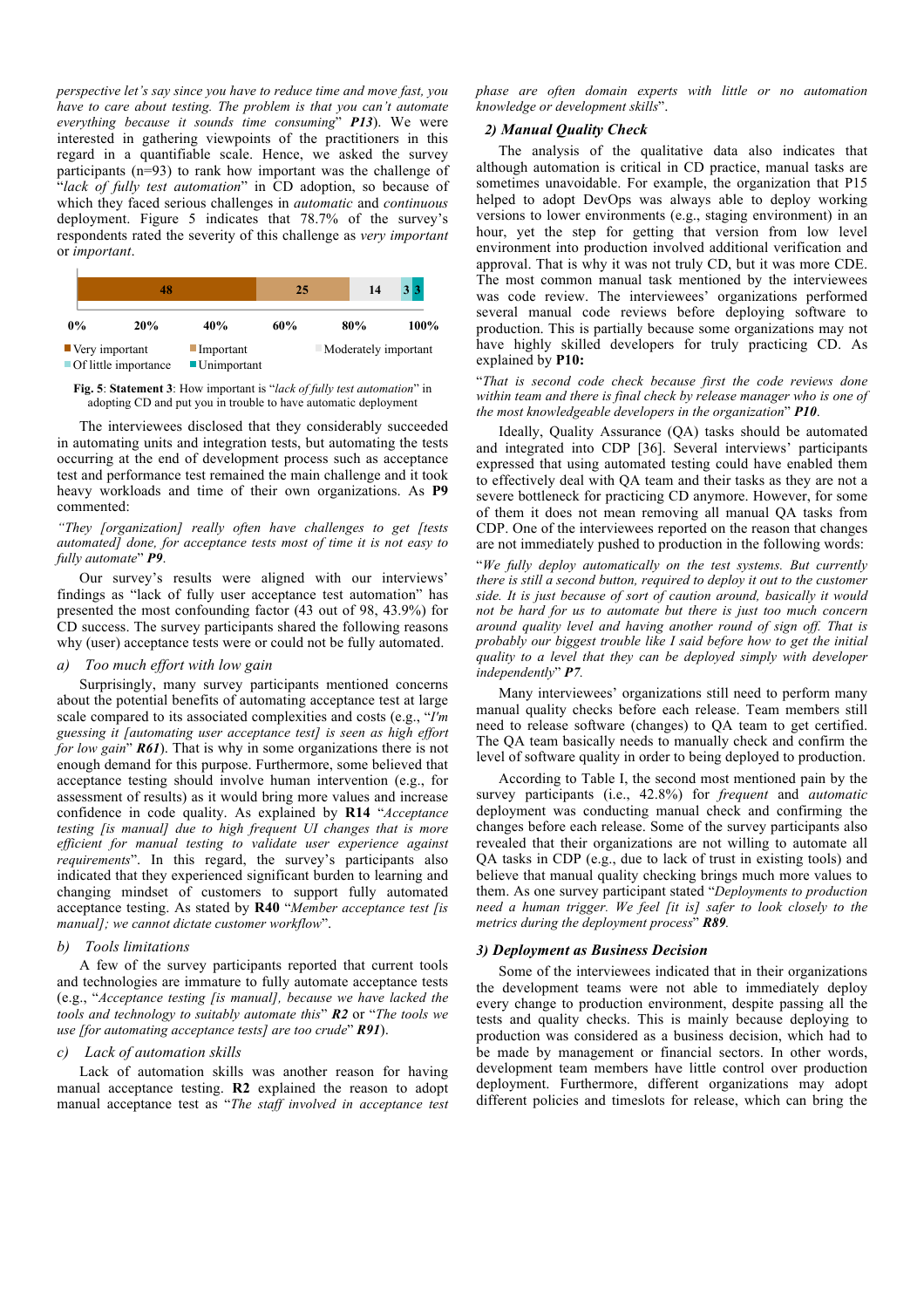most value to their customers [3, 37]. As can be seen from the following quote, despite developers could deploy changes into lower environments at any point of time, production deployment occurred every three weeks through a formal process.

"*At any point of time, [if] we wanted we could deploy into lower environments but major release was done every three weeks because the release process still was quite important for management to have sign off from the testers …" P15*.

We asked the survey participants to determine whether this factor (i.e., deployment as business decision) impacted their capability to automatically and continuously deploy the changes to production. According to the survey responses (see Table I), this factor was ranked as third most common confounding factor in this regard, in which out of 98 survey participants, 41 (41.8%) indicated that production deployment is considered as a business decision and is out of developers' control.

## *4) Insufficient level of automated test coverage*

Some interviewees perceived lack of sufficient automated test coverage as a bottleneck to transition from CDE to CD (e.g., "*Of really large problem was maintaining our automated test coverage*" *P17*). It is important to note that insufficient level of automated test coverage reduced the confidence of some interviewees' organizations in the readiness of their applications for deployment. Our survey results also confirm this concern as a large number of the survey respondents (34 out of 98, 34.7%) indicated this as a CD challenge.

## *5) Highly bureaucratic deployment process*

We found that deployment process in some organizations is still highly bureaucratic. Our findings characterize a highly bureaucratic process as the one having a large number of formal tasks (e.g., getting approvals from various people) to be performed manually before each release. As one interviewee and one survey participant highlighted this in the following quotes:

"*Solution deployment to customer side involves taking agreement and acceptance from their backend teams…. So we were given some slots based on their delivery cycle or their priorities and we had to obey with those slots*" *P5*.

"*Telecom operators have deployment processes that have formal bureaucratic check lists prior to deployment due to multiple integrations in their network. Solutions come from various vendors and having CD to make eco-systems work across the vendors involve manual checks*" *R67*

Table I reveals that 31 of the survey respondents (31.6%) chose that deployment process in their respective organizations or client organizations was highly bureaucratic.

## *6) Lack of Efficient Rollback Mechanism*

In comparison with CDE practice, CD requires better monitoring solutions and fully automated rollback mechanisms [7]. Whilst **P17** stated that integrating automated rollback in CDP increased their confidence to have automatic deployment, our analysis of qualitative data reveals that lack of having efficient rollback mechanism, forced a couple of the interviewees' organizations to decrease the pace of pushing changes to production. If there is not a very good rollback mechanism and something goes wrong in deployment process, software organizations may be at risk of delivering their customers buggy code. The results from the survey show that 24.5% of the participants confirmed that lack of efficient and automated rollback mechanism to quickly recover issues in deployment process was a reason for having manual deployment. For example, one survey participant, **R43**, stated: "*Deployment [is* 

*manual], it doesn't support rollback neither has power to provision of a machine/instance and the roll out could be better (test the released in production, load tests, micro benchmark, etc.)*" *R43*.

## *7) Dependency at Application Level*

Our study has found that albeit an application might be at deployable state, dependencies between that application and other systems may have inhibited some of the participants' organizations to transition from CDE to CD. It means organizations need to ensure that there is no integration problem when deploying an application to production. Deploying software changes on a continuous basis necessitates continuously deploying all dependencies (e.g., dependent applications). One interviewee described this situation vividly:

"*The difficulties become visible when you automate deployment for complex stack… Then you have sometime challenges to get everything working within one task… To all dependencies of your deployment, if [you] have legacy applications, then you need to deploy all these things together and everything should work after deployment and you always face one or two things more difficult. So simple automation you do it quite quickly and there are always some tasks to automate*" *P9*.

As shown in Table I, the survey results moderately confirmed our interviews' findings as 23.5% of participants agreed that dependency at application level was a confounding factor. To give an example, one survey participant discussed the reason of manually deploying their application in these words:

"*Deployment is a manual process because once an artifact is created, [in order] to allow coordination with other services; dependencies must be known in advance and aren't written down*" *R41.*

#### *8) Demotivated customer*

Based on our analysis and the interviews' discussions, we perceived that the time and pace of deployment to production greatly depends customers' cultures, polices and goals. We found that not all customers are mature enough to accept a continuous release. A number of the interviewees pointed out that whilst they were able to give updates as frequently as possible to their client organizations, the established cultures and policies in the client organizations did not support fully transition to CD practice. Therefore, they had to follow pre-defined timeslots (i.e., calendarbased release) for releasing software.

Our survey participants confirmed this finding as 19 of them indicated that their customers were not happy or had no need to receive *continuous* and *automatic* release. Two survey participants explained:

"*Upgrading to a new release is expensive and strategic for customers, they don't want to run the risks of a continuous daily or weekly delivery, they want to upgrade once a year at most*" *R78*.

"*Moving into production [is manual] because that is not done too often; and it is a handover to Ops*" *R13*.

Our study shows that compared to CDE, customers need to be actively involved in *continuous* and *automatic* deployment for truly practicing CD (e.g., "*I think our domain and customer are not yet in position to have continuous deployment*" *R23*).

#### *9) Customer environments*

Our findings have revealed that the participants often found themselves struggling with customer's environment as a severe roadblock to CD. It was often stated by the interviewees that lack of carefully studying and exploring customer environments before moving to CD led to challenges in *continuous* and *automatic* release. One CDE/CD consultant observed: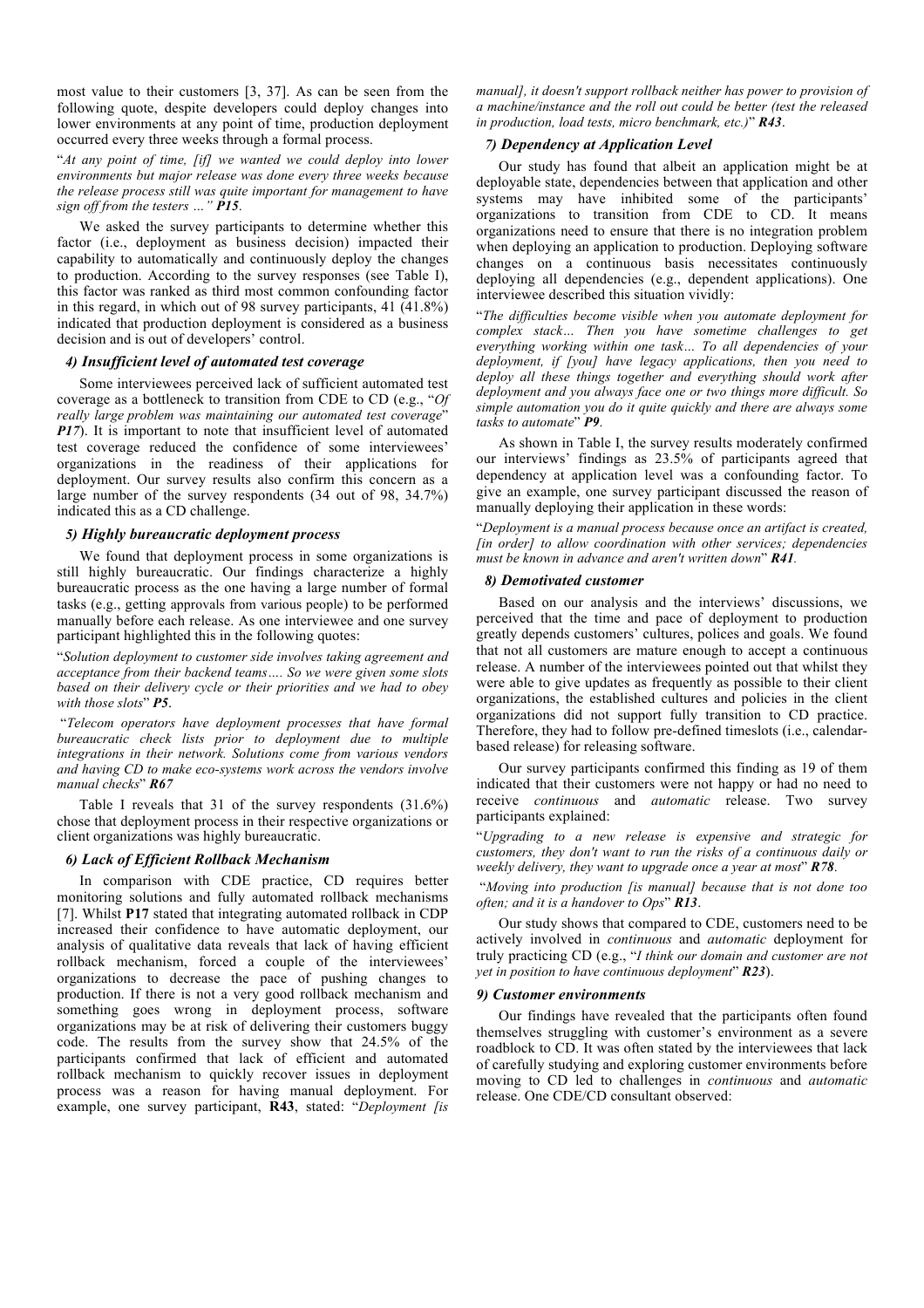"*I saw a customer actually who did not take regulation compliance into consideration and invested huge amount of time and money on doing microservices and fancy tools and at the end of the way they couldn't deliver more often than once in a month, because of regulations, … that is the rule and that's the government stuff……Many things should be taken into considerations for success of this journey [CD practice]*" *P14*.

Table I displays that 16 out of 98 survey respondents indicated that the challenges (e.g., manual configuration) associated to customer environment negatively affected their capability to automatically and frequently release software (changes). During our interviews and survey studies, we heard the following challenges associated with production environments as confounders to *continuous* and *automatic* deployment.

## *a) Manual configuration of complex software*

Anecdotally, several of the interviews' and survey participants have said that manual configuration of complex software, particularly when there is a tight coupling between software and hardware, and regulatory environments represented a significant obstacle to CD success. Here are just a few of the examples indicating the participants struggled with manual configuration:

"*On the customer/onshore side, requirements developed and additional expertise was brought in to manage and support the manual delivery due to firewall and legacy processes preventing CD on the client side*" *P3*.

"*This [production deployment] still involves a manual step to move the release artifact from one environment to another, due to network separation*" *R71*.

"*Configuration and provisioning varies from site to site at customer location. Hence this involves manual configuration from team*" *R67*.

Besides the complex and error-prone process of configuration and provisioning in some production environments, we also noticed several other reasons for having manual configuration and provisioning: (i) lack of mature tools (e.g., "*We do not have a robust toolset for automating configuration*" *R49* or "*Configuration is [manual] in Puppet but requires restarting of applications to bootstrap and load new configurations adding a manual step into the process. We use load balancing so Puppet can't restart at will*" *R41*); and (ii) not much value in automating configuration and provisioning (e.g., "*Provisioning [is manual] because we update instance images only a few times per week*" *R52*).

## *b) Hard to simulate/access real production*

Our analysis highlights that a lack of control on, access, and simulation of production environment (e.g., on-premise environment) make it difficult to deploy potentially releasable software on a continuous basis. When there is no direct and regular access to customer environments, a software development team needs more communication with operations team at customer side to get confirmation and agreement for each release. The following quote depicts this issue:

"*We had a project and we had concrete control through the infrastructure and choice of technologies. That kind of environment is pretty simple to kind of get deployment pipeline that you want, you have tools, and you have kind of practices. But when we are working with customer that is not used to that model of working, that's needed to have a lot of communication, a lot of mentorship and why we need to do this things*" *P12*.

Several interviewees shared that it is not easy (if possible) to stimulate production-like environments with realistic data. Therefore, lack of access to and control on production

environment make it much harder to fully automate deployment process. One interviewee described this situation perfectly:

"*There is always challenge how to keep testing environment in synchronization with production environment. Because you can't have the same testing environment like production environment, for example network is different*" *P14*.

Due to the above-mentioned issues, there was some debate about the real benefits of staging environment in software release process. According to the interviewees, this is mainly because staging environments do not show how really software works as a few of them explicitly stated that staging environment can be a disruptive to successfully adopt CD [20]. One interviewee told us:

"*We used to have staging environment because the reason that we needed to have a place where we integrate all the changes in one version, we test and then we deploy. But I think when we are going to more rapid deployment, all the time continuously deploy, then we started to feel it [staging] doesn't fit to this pattern because the problem is that you don't have the whole data, you don't have amount of users in staging. So, you have the risk when you deploy something in production because staging and production they are not equal…. So it is like cheating you; … the real life is different*" *P16*.

## *10) Domain Constraints*

During the interviews, we found that domain constraint was a significant factor that had influenced the applicability of CD practice. This factor could change the frequency of releasing software (changes) to production [15]. Whilst CD practice is more easily applied to web-based applications, it may not be easily applied to other domains such as embedded systems and financial systems [9]. One possible reason for this is that such domains are more conservative to automatic deployment to customers and require more (manual) verification before each release [10, 14]. Table I indicates that 15 out of 98 survey participants confirmed that domain constraints do not allow them to accelerate release cadence. Whilst the survey participant **R40** told us that they are a financial exchange and are not able to deploy during business hours, another survey participant described the domain constraints in the following words:

"*I deal with Big Data style petabyte state. Large scale state migration during deployment remains a challenge at this scale due to the cost of backup and impact of lost state*" *R46*.

## *11) Manual interpretation of test results*

Long running tests and test results' interpretation were found as other confounding factors. Long running tests not only increased the cycle time (i.e., the time required to get code from code repository into production) in CDP, but also have hindered developers to getting real-time feedback through CDP. One interviewee revealed that a large portion of cycle time had been spent on running regression tests and interpreting the tests results. Another issue mentioned by a number of the interviewees was the fact that there was very little automation for regression tests. So it involves manual efforts and takes huge cycle time. Hence, it depends on the extent the regression tests can be automated, software organizations can significantly reduce the overall cycle time in CDP. It has been mentioned by several interviewees that with the increasing number of test cases, the interpretation of test results becomes quite time-consuming and labor-intensive process. As one interviewee reflected:

"*We have some challenges to fully automate deployment process; one of the challenges is interpretation of test results. There is manual and intervention between build the test and deploy to interpret the results*" *P6*.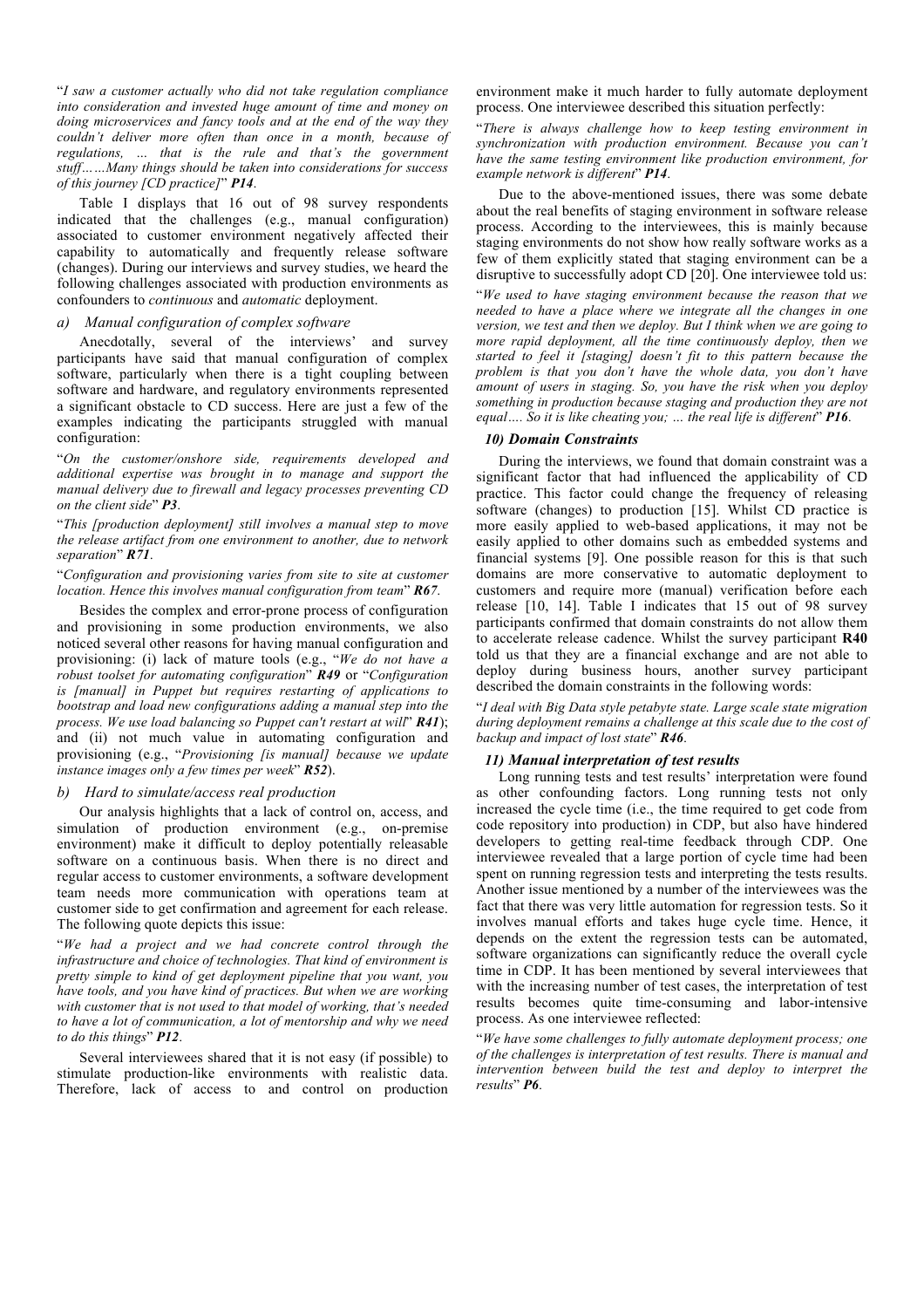Only 11 participants in our survey (see Table I) confirmed that manual interpretation of test results was a confounder in transition from CDE to CD as one of them stated "*Acceptance testing still requires manual assessment of results*" *R24*.

All of the above-mentioned issues together may lead organizations to doubt the quality of the code not high enough to automatically deploying to production on continuous basis.

## IV. THREAT TO VALIDITY

**Internal validity**: There are factors that could have negatively impacted our data collection and analysis processes. It was possible to select the practitioners who did not have the right kind of experience and expertise for taking part in our study. To address this issue, we applied strict criteria (e.g., seeking for potential practitioners and rigorously reviewing their public profiles) for selecting participants for both parts of this study. Additionally, we added the eligibility requirements of participants at the survey preamble. In fact, all the interviewees and almost 80% of the survey participants were selected using purposive sampling. Our results may have been affected by one specific role bias (e.g., DevOps engineer). We avoided this threat by targeting the participants holding different roles in software development. An inherent threat to validity with retrospective studies is *memory bias* (i.e., when participants cannot remember all the details) [33]. We reduced this threat as much as possible by encouraging the participants to share their experiences and lessons learnt from the last projects or clients and also by sending the interview questions to the interviewees beforehand. All this enabled them to reflect and articulate the related stories. There is a risk that participants try to provide responses that a researcher would like and want (i.e., *social desirability bias*) [38]. For both studies, the participants were ensured that all the collected data would be kept anonymous under human ethics approval obtained for this study.

Data triangulation (i.e., using different data sources) was another validity approach to reduce researchers' bias. If at least two interviewees discussed one fact, we presented it as an interview's finding and used it for formulating the survey questions. This strategy helped us to alleviate negative impact of any possible subjective viewpoint of the results. Whilst the first author has mainly performed qualitative data analysis and interpretation, we adopted the following method to mitigate researchers' bias in this regard: the coded data was evaluated and verified by other authors through frequent meetings.

**Construct validity**: Appropriateness and comprehensibility of the questions and answer options used in both the interviews and the survey can be another source of threat in our study. In order to deal with this threat, the first author designed the interviews' questions based on a systematic review [39] and multi-vocal review, with seeking feedback and validation from the other authors and a few industrial practitioners. The feedback collected at the end of the interviews and the survey was valuable as it helped us to fine-tune some questions (e.g., changing questions wording) that were confusing or unclear. Moreover, the exact definitions of CDE and CD may differ between practitioners. To reduce this threat, we carefully defined these terms to our participants as none of them showed disagreement. Whilst the interviews' findings led to the creation of the survey questions, wherever required we also allowed the participants to reflect more thoughts and perspectives by including open-ended questions or "Other" field in the survey questions responses. Thus, we are confident that our questions covered the important confounding factors in moving from CDE to CD.

**External validity**: In order to increase the generalizability of our results as much as possible, we attempted to purposefully target as diverse a population as possible in regard to roles, experiences, expertise, organizations' size, domain, and geographical locations. Our sampling technique gives us some confidence that our results to a large extent are representative. Additionally, the interviews' findings were evaluated and generalized by 98 survey respondents.

#### V. DISCUSSION

This section first discusses some of the main findings from our study. Second, we suggest implications for practitioners and researchers based on the themes that emerged from five-top reported factors and, analysis of the responses to an open-ended question: "*Given the increasing importance of automation in CD, in your understanding what are the top four things that you look for/need/would like to see in automation*".

## *1) Summary of main findings*

Our study indicates that there *is* a well-understood difference between practicing Continuous DElivery (CDE) and Continuous Deployment (CD) in software industry. Specifically, there are factors because of which organizations may be unable or demotivated to move from CDE to CD (e.g., having *automatic* and *continuous* deployment). These factors are "lack of fully automated (user) acceptance test", "manual quality check", "deployment as business decision", "insufficient level of automated test coverage", "highly bureaucratic deployment process", "lack of efficient rollback mechanism", "dependency at application level", "demotivated customer", "customer environment", "domain constraints", and "manual interpretation of test results". Moreover, we found that most of the participants' organizations still have semi-automated CDPs, in which "acceptance testing", "production deployment", and "configuration and provisioning" stages have least automation support.

## *2) Implications for research and practice*

**Better automated testing**: Both the interview and survey data show a strong need of better support for automated testing, in particular (user) acceptance testing. Several of the participants mentioned that the current automated testing tools need significant improvements in order to harden them for different environments. The participants thought that (user) acceptance testing on relative scale have to be run and assessed by a human as it brings more value and safety. The participants also mentioned the need to test all types of applications (for example mobile testing as it is fragile and expensive to automate), techniques and tools that enable parallelization of automated testing and infrastructure automation testing.

**Integrating automated quality checks**: Software quality was one of the major concerns in the interviewees' and the survey participants' organizations before each release. It was also among the top priorities for business leaders. Security and performance were the most frequently reported quality concerns. According to the participants, attention to security needs to increase and performance testing should be conducted at production scale. However, an open question is how to efficiently automate quality checks inclusive of performance and security and incorporate them into CDP. For instance, there is a strong need of integrating performance baselines into CDP.

**Management support**: Participants perceive "managers" are hesitant to allow developers immediately push out every change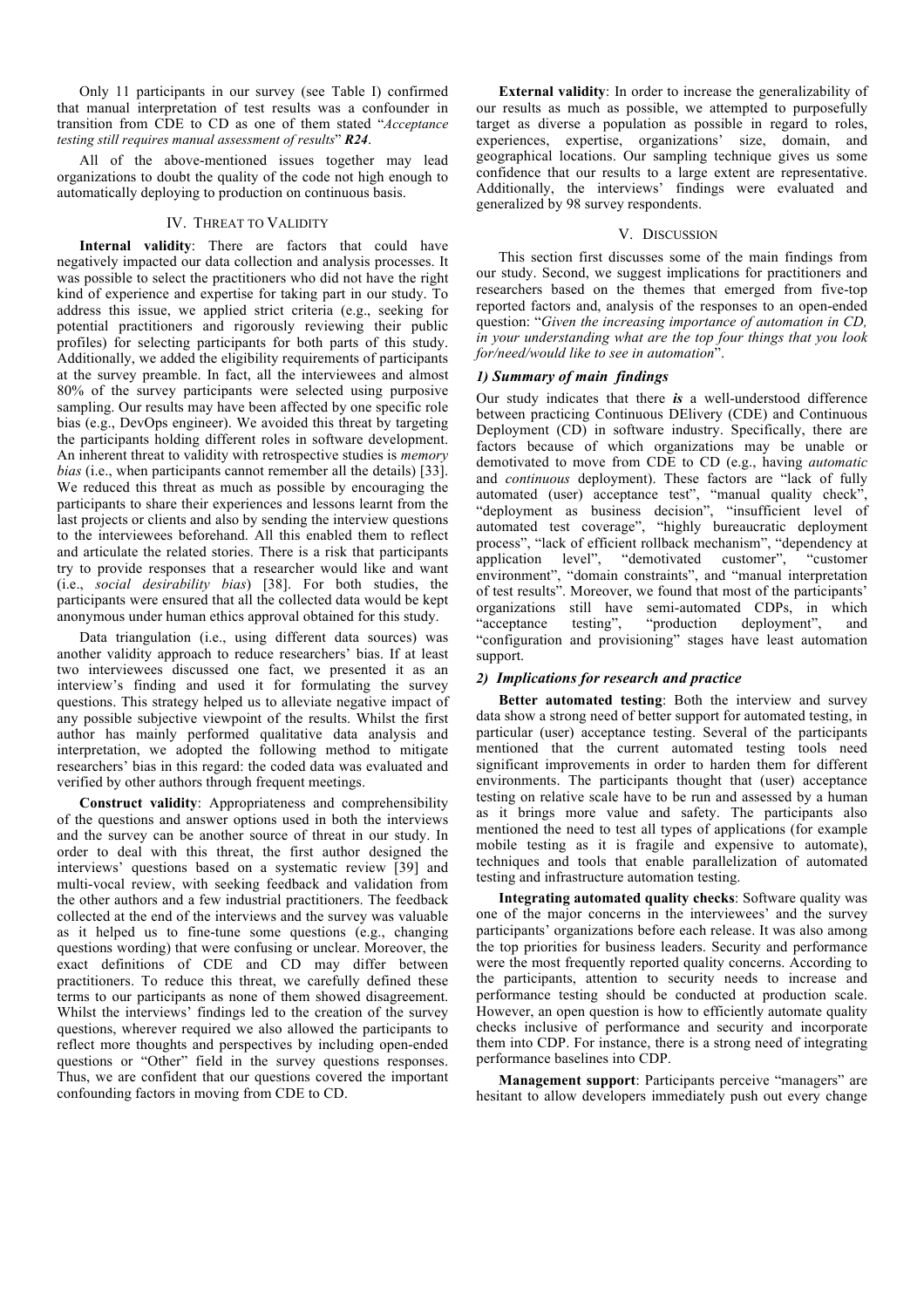to production as only business leaders of their organizations are responsible to make decisions about when and what to be deployed to production. Our analysis shows that compared to CDE, successfully adopting CD needs better management support. This is mainly because deployment on a continuous basis without human intervention may increase complexity as organizations need to deal with more components, more people, more roles, and more concerns. Hence, this can be much more a business problem or a political problem rather than just an engineering problem. Management at both customer and vendor organizations is expected to have a clear understanding of business drivers of continuous deployment, and get all the stakeholders on board. Whilst the main business leaders' concern is around quality level, our results suggest that integrating automated quality checks and security test in both development and operations processes can alleviate this concern and to a large extent make continuous deployment compelling to business leaders. To achieve CD, organizations must break down barriers at production. This is mainly achievable by allowing developers to be part of deployment decision and more trusting them. By this, the manual approval process described in Section IV.C.5 will be significantly reduced.

**Easier tools integration**: As we discussed in Section IV.B, CDP is a tool-chain, which a number of open source and/or commercial tools should be integrated for this purpose. This is mainly because deploying with *one and only tool* would make automatic deployment process more complicated. However, a commonly mentioned issue was compose-ability of tools. Software organizations need to spend too much engineering effort to architect each of distinct tools to interface and integrate with other tools to make them work seamlessly. We observed that due to availability of a gamut of tools and lack of standardization between them, there is too much of chaos in the way each organization adopts their continuous delivery or deployment journey. It is highly recommended that tool vendors consider applying standards that enable an organization to easily stitch tools together. Such standards would drastically minimize the difficulty and effort required for tools integration.

**Digestible visualization and monitoring**: Although there are lots of monitoring tools available, the survey participants often expect tools and techniques, which enable them to have full monitoring coverage. In the meanwhile, having a visual representation of end-to-end build, test and deployment would make a huge difference in deployment capability of organizations to release faster and often. Unfortunately current tools are not great for this; presumably because they do not do a good job (e.g., lack of domain specific monitoring tools) or are exceedingly complex for the job. Furthermore, scaling CD practice in large organizations with multiple teams and applications can worsen this problem as a wide range of stakeholders are needed to be able to understand what is happening, what has happened, and why in a real time manner. Hence, there is a need to develop tools that provide real-time, digestible and customizable monitoring and alerting for different type of stakeholders [40, 41].

**Other needs**: There are also serious needs for (1) better tools to simplify configuration and provisioning of environments and support automatic setup of distributed environments; (2) tools to manage, validate and automate schemas upgrades and database migrations in CDP; and (3) better post deployment checks (e.g., automated smoke and reliability testing after deployment.

## VI. RELATED WORK

This section places our work in the context of other related studies. Lwakatare et al. [14] present high level challenges for the adoption of DevOps in embedded systems domain. The identified challenges are huge dependency between hardware and software versions, lack of access to customer environments, and lack of appropriate technologies to automatically and continuously deploy software to customer environments. Whilst [11, 12] present the obstacles and challenges to adopt CDE practice, adopting CD practice has been evaluated by [15-17]. Claps et al. [16] report the challenges that a single case software company faced in transition to CD. The identified challenges are classified into technical and social ones including team experience, continuous integration, partner plugins, and changing database schemas. The study also reveals what solutions (e.g., adopting social rules and investment in infrastructures) the case company employed to address those challenges.

Savor et al. [17] investigate the effect of adopting CD practice on team productivity (i.e., number of added or modified code lines pushed to production per developer) and product quality (i.e., number of failures in production) at Facebook and OANDA. The study reveals that whilst the number of team members and complexity of code size drastically increased over six years, practicing CD had no negative impact on team productivity and quality. The study discusses a number of challenges including management support and extra effort for understanding updates that an organization may face in adopting CD. The challenges identified for adopting CD [11, 12] are almost similar to those that are found for CDE [15-17]. For example, most of the studies indicate that manual testing, unsuitable architecture, and resistance to change are roadblocks to practicing CDE and CD. In addition to the challenges reported in [12, 15-17], Laukkanen et al. [13] show that stage-gate process negatively impacts on CDE success. This is mainly because the attributes (i.e., tight schedule) of stage-gate process significantly limit the time needed for CDE adoption. The study argues that it is almost impossible to adopt CDE in a stage-gate managed organization without changing the process. Most of the previous studies *did* consider CDE and CD as one practice and did not distinguish the challenges associated with adopting CDE and CD. To the best of our knowledge, our paper reports the first (large scale) piece of work, which distinguishes CDE from CD and empirically investigates the confounding factors that limit or demotivate organizations from moving towards CD from CDE.

## VII. CONCLUSION

This paper has reported an empirical investigation into the reasons (e.g., manual user acceptance testing) because of which organizations may be unable or demotivated to *automatically* push out every change to production in order to have many production deployments every day. Our findings came from a mixed-method study consisting of data collection and analysis from 21 semi-structured interviews and an online survey completed by 98 software practitioners. This research reveals the current state of automation support in software industry to truly implement continuous deployment. Interestingly, the majority of the participants' organizations did not have fully automated deployment pipelines, with mostly semi-automated or manual "acceptance testing", "production deployment", and "acceptance testing", "production deployment", and "configuration and provisioning" stages. We have also identified several future research directions (e.g., better tooling support) along with a set of recommendations (e.g., management support) that can help streamline *continuous* and *automatic* deployment.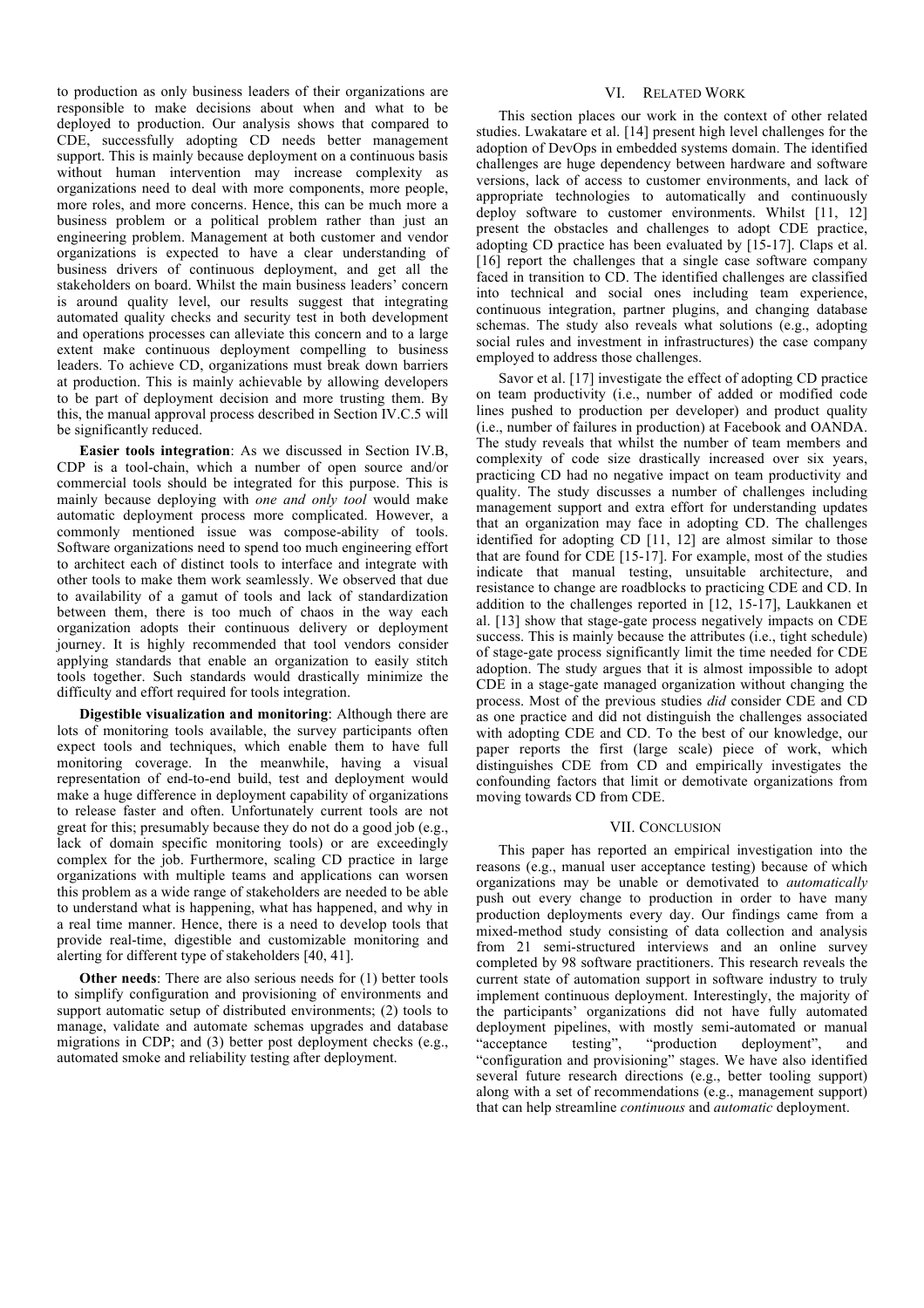## ACKNOWLEDGMENT

The authors would like to thank all participants. This work is partially supported by Data61, a business unit of CSIRO, Australia. The first author is supported by Australian Government Research Training Program Scholarship.

#### **REFERENCES**

- [1] L. Bass, I. Weber, and L. Zhu, *DevOps: A Software Architect's Perspective*: Addison-Wesley Professional, 2015.
- [2] *2015 State of DevOps Report. Available at: https://puppetlabs.com/2015-devops-report [Last accessed: 5 October 2015].* 2015.
- [3] J. Humble. "Continuous Delivery vs Continuous Deployment, Available at: https://continuousdelivery.com/2010/08/continuous-delivery-vscontinuous-deployment/ [Last accessed: 1 March 2016].".
- [4] M. Fowler. "Continuous Delivery. Available at: http://martinfowler.com/bliki/ContinuousDelivery.html [Last accessed: 21 October 2015]." 21/10/2015; http://martinfowler.com/bliki/ContinuousDelivery.html.
- [5] B. Fitzgerald, and K.-J. Stol, "Continuous Software Engineering: A Roadmap and Agenda," *Journal of Systems and Software,* vol. 123, 2017.
- [6] E. Luke, and S. Prince. "No One Agrees How to Define CI or CD. Available at: https://blog.snap-ci.com/blog/2016/07/26/continuousdelivery-integration-devops-research/, [Last accessed: 1 August 2016]."
- [7] I. Weber, S. Nepal, and L. Zhu, "Developing Dependable and Secure Cloud Applications," *IEEE Internet Computing,* vol. 20, no. 3, pp. 74- 79, 2016.
- [8] T. Dingsøyr, and C. Lassenius, "Emerging themes in agile software development: Introduction to the special section on continuous value delivery," *Information and Software Technology,* vol. 77, pp. 56-60, 2016.
- [9] M. Skelton, and C. O'Dell, *Continuous Delivery with Windows and .NET*: O'Reilly 2016.
- [10] H. H. Olsson, H. Alahyari, and J. Bosch, "Climbing the "Stairway to Heaven" -- A Mulitiple-Case Study Exploring Barriers in the Transition from Agile Development towards Continuous Deployment of Software.," in 38th EUROMICRO Conference on Software Engineering and Advanced Applications (SEAA), 2012, pp. 392-399.
- [11] S. Neely, and S. Stolt, "Continuous Delivery? Easy! Just Change Everything (Well, Maybe It Is Not That Easy)," in Agile Conference (AGILE), 2013, pp. 121-128.
- [12] C. Lianping, "Continuous Delivery: Huge Benefits, but Challenges Too," *IEEE Software,* vol. 32, no. 2, pp. 50-54, 2015.
- [13] E. Laukkanen, T. O. A. Lehtinen, J. Itkonen, M. Paasivaara, and C. Lassenius, "Bottom-up Adoption of Continuous Delivery in a Stage-Gate Managed Software Organization," in 10th ACM/IEEE International Symposium on Empirical Software Engineering and Measurement, Ciudad Real, Spain, 2016, pp. 1-10.
- [14] L. E. Lwakatare, T. Karvonen, T. Sauvola, P. Kuvaja, H. H. Olsson, J. Bosch, and M. Oivo, "Towards DevOps in the Embedded Systems Domain: Why is It So Hard?," *49th Hawaii International Conference on System Sciences (HICSS)*, 2016, pp. 5437-5446.
- [15] M. Leppanen, S. Makinen, M. Pagels, V.-P. Eloranta, J. Itkonen, M. V. Mantyla, and T. Mannisto, "The Highways and Country Roads to Continuous Deployment," *IEEE Software,* vol. 32, no. 2, pp. 64-72, 2015.
- [16] G. G. Claps, R. Berntsson Svensson, and A. Aurum, "On the journey to continuous deployment: Technical and social challenges along the way," *Information and Software Technology,* vol. 57, pp. 21-31, 2015.
- [17] T. Savor, M. Douglas, M. Gentili, L. Williams, K. Beck, and M. Stumm, "Continuous deployment at Facebook and OANDA," in 38th International Conference on Software Engineering Companion, Austin, Texas, 2016, pp. 21-30.
- [18] E. Laukkanen, J. Itkonen, and C. Lassenius, "Problems, causes and solutions when adopting continuous delivery—A systematic literature review," *Information and Software Technology,* vol. 82, pp. 55-79, 2//, 2017.
- [19] S. G. Yaman, T. Sauvola, L. Riungu-Kalliosaari, L. Hokkanen, P. Kuvaja, M. Oivo, and T. Männistö, "Customer Involvement in

Continuous Deployment: A Systematic Literature Review," *Requirements Engineering: Foundation for Software Quality: 22nd International Working Conference, REFSQ 2016, Gothenburg, Sweden, March 14-17, 2016, Proceedings*, M. Daneva and O. Pastor, eds., pp. 249-265, Cham: Springer International Publishing, 2016.

- [20] T. Fitz. "Continuous Deployment: Beyond Continuous Delivery. Available at: http://www.slideshare.net/TimothyFitz/continuousdeployment-beyond-continuous-delivery [Last accessed: 21 December 2016].".
- [21] L. W. Richter. "Getting from Continuous Delivery to Continuous Deploymenty. Available at: https://www.youtube.com/watch?v=PFFifnIn348 [Last accessed: 18 December 2016].".
- [22] K. Lankford. "Beyond Continuous Delivery—All the Way to Continuous Deployment. Available at: https://www.stickyminds.com/presentation/beyond-continuous-deliveryall-way-continuous-deployment [Last accessed: 13 January 2017].".
- [23] S. Mäkinen, M. Leppänen, T. Kilamo, A.-L. Mattila, E. Laukkanen, M. Pagels, and T. Männistö, "Improving the delivery cycle: A multiple-case study of the toolchains in Finnish software intensive enterprises,' *Information and Software Technology,* vol. 80, pp. 175-194, 2016.
- [24] G. Schermann, J. Cito, P. Leitner, and H. C. Gall, "Towards quality gates in continuous delivery and deployment." pp. 1-4.
- [25] S. Easterbrook, J. Singer, M.-A. Storey, and D. Damian, "Selecting Empirical Methods for Software Engineering Research," *Guide to Advanced Empirical Software Engineering*, F. Shull, J. Singer and D. I. K. Sjøberg, eds., pp. 285-311, London: Springer London, 2008.
- [26] B. Kitchenham, L. Pickard, and S. L. Pfleeger, "Case studies for method and tool evaluation," *IEEE Software,* vol. 12, no. 4, pp. 52-62, 1995.
- [27] S. E. Hove, and B. Anda, "Experiences from conducting semi-structured interviews in empirical software engineering research." pp. 23-32.
- [28] L. A. Palinkas, S. M. Horwitz, C. A. Green, J. P. Wisdom, N. Duan, and K. Hoagwood, "Purposeful Sampling for Qualitative Data Collection and Analysis in Mixed Method Implementation Research," *Administration and Policy in Mental Health and Mental Health Services Research,* vol. 42, no. 5, pp. 533-544, 2015.
- [29] L. A. Goodman, "Snowball Sampling," *Annals of Mathematical Statistics,* vol. 32, no. 1, pp. 148-170, 1961.
- [30] D. S. Cruzes, and T. Dyba, "Recommended Steps for Thematic Synthesis in Software Engineering," in 2011 International Symposium on Empirical Software Engineering and Measurement (ESEM), 2011, pp. 275-284.
- [31] B. A. Kitchenham, and S. L. Pfleeger, "Personal Opinion Surveys," *Guide to Advanced Empirical Software Engineering*, F. Shull, J. Singer and D. I. K. Sjøberg, eds., pp. 63-92, London: Springer London, 2008.
- [32] G. Gousios, M.-A. Storey, and A. Bacchelli, "Work practices and challenges in pull-based development: the contributor's perspective," in 38th International Conference on Software Engineering, Austin, Texas, 2016, pp. 285-296.
- [33] E. Murphy-Hill, T. Zimmermann, C. Bird, and N. Nagappan, "The Design Space of Bug Fixes and How Developers Navigate It," *IEEE Transactions on Software Engineering,* vol. 41, no. 1, pp. 65-81, 2015.
- [34] B. Adams, and S. McIntosh, "Modern Release Engineering in a Nutshell -- Why Researchers Should Care," in IEEE 23rd International Conference on Software Analysis, Evolution, and Reengineering (SANER), 2016, pp. 78-90.
- [35] A. Phillips, M. Sens, A. de Jonge, and M. van Holsteijn, *The IT Manager's Guide to Continuous Delivery: Delivering business value in hours, not months*: XebiaLabs, 2015.
- [36] *2016 State of DevOps Report. Available at: https://puppet.com/resources/whitepaper/2016-state-of-devops-report [Last accessed: 15 March 2016].* 2016.
- [37] M. Mooney. "Continuous Deployment For Practical People, https://www.airpair.com/continuous-deployment/posts/continuousdeployment-for-practical-people."
- [38] F. Adrian, "Response bias, social desirability and dissimulation," *Personality and Individual Differences,* vol. 7, no. 3, pp. 385-400, 1996.
- [39] M. Shahin, M. A. Babar, and L. Zhu, "Continuous Integration, Delivery and Deployment: A Systematic Review on Approaches, Tools, Challenges and Practices," *IEEE Access,* vol. PP, no. 99, pp. 1-1, 2017.